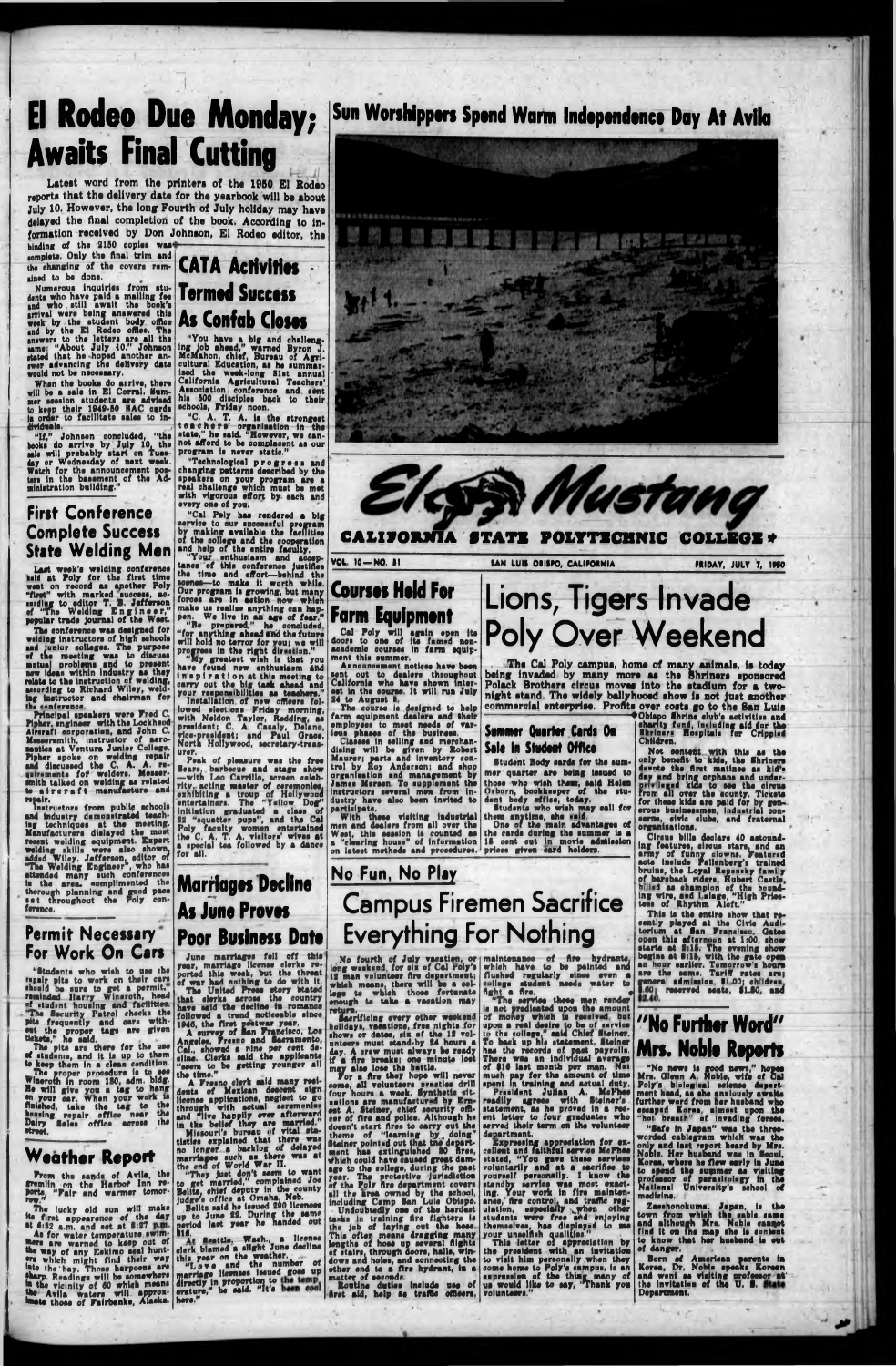White Collar



Published workly during the subset year except heliday and examine the Associated Students, Ohiffernia. Printed military by students majoring in publicate in the Constitution." The collaborate expressed in this paper in ei

**There is no doubt that a few of the visitors during the past few weeks have violated the regulations on** aeveral occasions. It is possible, though hardly probable, **that the action of these few threw several Poly students into momentary confusion which resulted in their vio**lating the code.

## **Traffic Troubles, Again**

Nnmerous students have taken it upon themselves to challenge the school traffic regulations. The excuse, or reason given by most of these non-conformers is, "well, I saw some of the visitors doing it."

Ernest Steiner, chief security officer, had this to say concerning the visitors. "We must make allowances for visitors and give them time to familiarize themselves with parking problems. The few that have acted Independently should not be considered as a criterion for the rest."

Batty Hunter couldn't get Into tha awlm this weak. She turned the adltora down flat. "No column thia weak, fellas," aha said. So Pyl\* asked me if I wouldn't Ilka to All her shoos for t o d a y 's paper. "Okey,'\* 1 I aaid, "but sea to It that George Strathearn doesn't go getting cosy with me."

**Poly students are given a|moet two weeks in which to become familiar with regulations before being held liable. This period of grace does not Include speeding, reckless driving, or incidents of that nature, but pertains only to the school code.**

nere's your White Collar Chatter for July 7.

The school traffic regulations are not so rigid as to work any real hardship on any of the students, especially during tne summer. Steiner and the security department could be a lot tougher on offenders if they so dssired, but have chosen to play ball with the student body. The cooperation of all of us is not only desired, it is necessary.

**E.I.**

Come to think of it, the preceeding paragraph may bo libelous. I haven't the faintest notion whether those gals are going to take In the olroue or not. Still, 1 have to follow Betty's style. Ana what would White Collar Chatter be without an imposing Hat or

## Grade School Crisis **Students Urged To Study For Elementary Fields**

There is a national shortage of 80,000 grade school teachers; yet 84.000 are battling ovar 80,000 jobs in the high schools, reports Ralph W. McDonald, executive secretary of the Commission on Teacher Education and Professional Standards, which is responsible for the above survey.

*C. Latter*

**By Phil Keyser**

**PAGE TWO FRIDAY, JULY 7, 1950** 

be thinking of taking the step. Whoee number's up T Come on, you gotta have marriages or the population won't Increase, said old Phil  $n$ alvely,  $-$ 

The other evening I said a very funny thing before my wife and several chums and no ons laughed. I must pass it on to see if you White Collar Chatter fans like It It was this way!<br>In the midst of a theological

My, my. the circus has come to town. Right hare on our own football Asia. Thors are elephants, candy concessions, balloons, husky roustabouts and all the big top psrsphcnslls. Clreus season always recalls happy childhood memories. My mother was a roustabout and my father a aldo-ihow thin man. After the evening performance, mother always oookad up a Ana batch of Irian stew, stlrnng all tha ingredients wall with my father. My youngest brother always raised a fuaa over hla portion of tha vlandi, I ramambax. Ha wanted a double share Just because ha had two hcadi. "Bnut both your noisy mouths," my mothsr used to tall him.

Anyway, tha circus Is hsrs. If you look closely, you'll see white collar girls Peggy Grossini, Ruth Sims, Porky Tstslag, Norma Wal-len, Blaine Machado, June .Powell, Shirley Farrar, Vculah Brook, Eva Furtado, Ena Hoxlo. Lucy Parent, Pat Kipp, Gloria Silacol, etc., etc., out rubbing elbows with the happy throngs.

Students at Cal Poly are fortunate to be studying at an Institution where "doing" Is stressed. During the peat two weeks this writer hes heard It said many times, "Employers went graduates who can do something."

*The Cal Poly graduates might prof-*Itably look at Aelds of elementary and vocational education for their future—at least It appears to bs less crowded.

More than 100,000 grade school instructors will be needed this ysari only 80,000 qualified teachers will be available. In contrast, high schools will require 30,000 new teachers, but 84,730 new certlflcats holders will bid for positions.

Somsons is going to be dlsap-

Well, Chatter readers, no boy at Cal Poly wants to admit he will soon bs married. Some of 'em are, though. Mark my word. It's Just that they are all too cowardly to stand up and aay so.

Next 11em—surprise parties. Whet boys have held surprise partial? *l* hear that Jay Dss Phillips and Ross Allender wars having a party In ths gym dormitory when the security patrol surprised 'em and broke it up. That's the closest thing to a surprise party around here.

pointad, including a lot of kids who would like to go to school. With grade school salaries in Californla hovering In the near vloln- ■ty of high school wages, a teacher might do wall to consider the field which has a shortage.

According to Doctor McDonald, elementary school problems will pyramid to the skies within the next 10 years, if ths need for 1,000,000 such teachers to care for skyrocketing enrollments msteriallses. The present rate of training will produce only 200,000 teachers in 10 years.

ln a recent speech, Julian A.<br>McPhee, preadient of Cal Poly,<br>stressed the importance of providlng moye vocational training achoola and vocational teachers to pilot them. Considering that 70 per cent of school children go into tradea, or as workmen of one kind or another, the present problem is going to become steadily worse with 10,000,000 extra children to train.

#### L.A. County Fair Photo Contest



Would you like to enter your

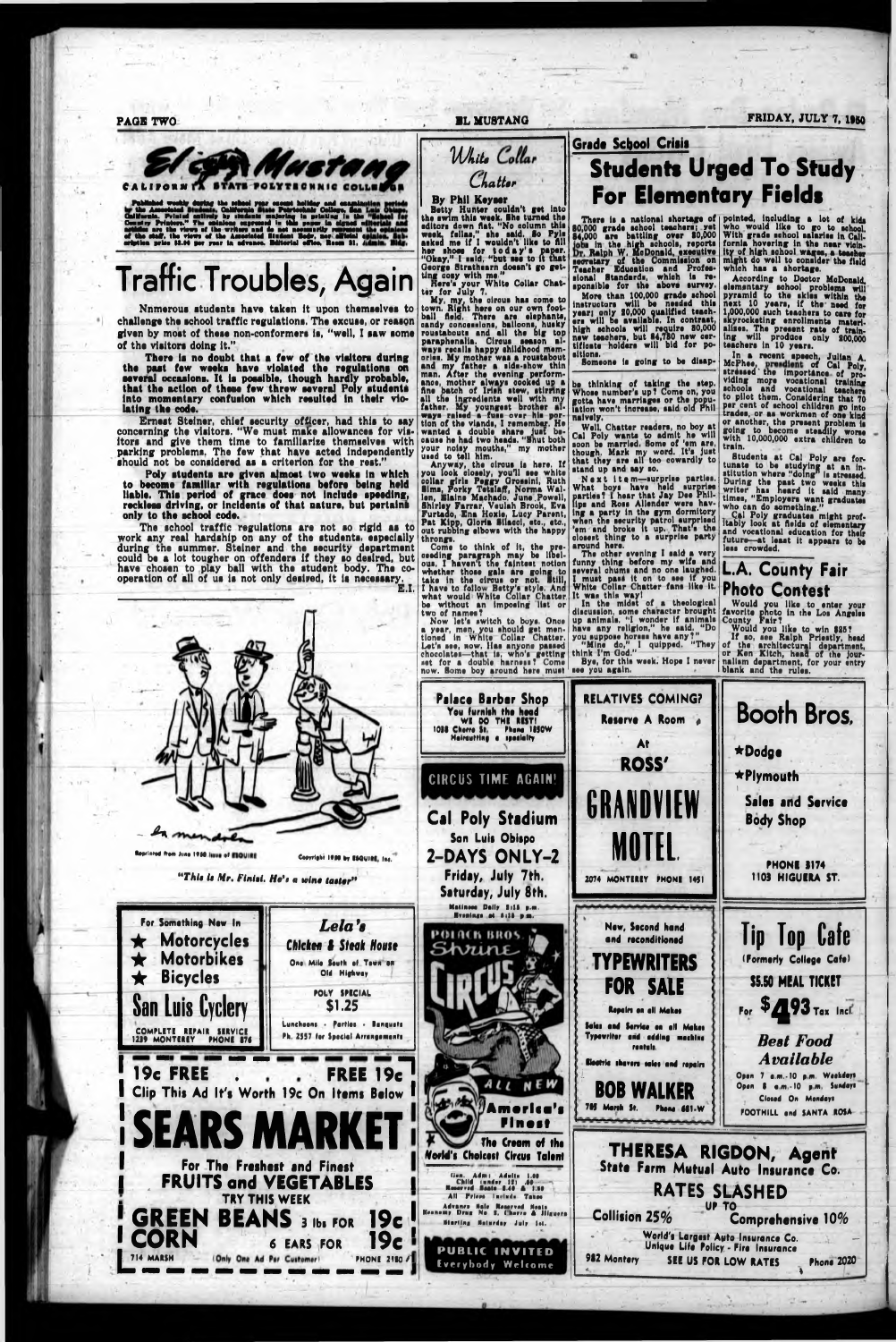n

(/<**FRIDAY, JULY 7, 1950 BL MUSTANG PAGI**

The CCAA was pretty well represented in the National Senior AAU Track and Field champion-<br>ships held at Maryland university ahlpi hold at Maryland university a coupla of waaka ago. Ban Diego iprang a ona-two puneh with Jaok **M il** in t) sharing second placs in the pole<br>vault. George Mattos, conference •M aaato grabbing a tlo for Drat gh jump, and aharing aacond place In the polo Mat<sub>!</sub> in the high jump, and Bobby Smith tno i, oonfa pola vault champ, from San Joao, tied Smith.

Sea where my good friend Tony Vasques, the allm senor from San Diego, auffered all kinds of misery in hla laft lag. Tony atoutly maintains that he injured the gam while sliding into third base. Those of us who know Vasques are inclined to doubt thia atory. Rumor haa it that he slipped off of a stool. Anyway, tha truth will coma out eventually.  $\qquad \qquad \bullet \quad \bullet \quad \bullet$ 

Spaaking of Smith, ha ia tha drat pola vaultar In hlatory to grab **Ant** a pot in tha NCAA two rears in a row. Not even Earl Meadows, Bill S a f **t** o n, Bill Grabar or any of tha other groato wore able to accompllah this feat. No, Cornelius Warmerdum didn't do **it** althar. In fact, Warmerdam, doaan't oven hold tha CCAA record. Beacon? Thera waa no CCAA whan Warmy did hla vaulting for Fraano State, **e e e**

#### **THE SPORTLIGHT -------By ISLER 'Handicap' Costs**

The Booton Bad Sox ought to put mo on the payroll Since that Ill-tinted article of last weak appeared In thia column, tha hub city club can't loae for winning. A share of the world series receipts will do nicely, thank you

They'll probably go into a nosedlve, now. Anything to make a chump out of those who follow this profession. You can't win.<br>
• • •

San Joae, now an independent for batter or woree, Agnraa to Held next year one of the strongeat track taama aver beeated by a comparitlvely omali college. Tha Hpartdna will have more than Juat ordinary depth in every event. ~

Tha queation la, who will meat them? They'll be much too powarful for tha llkea of email time achoola and too weak to meat auch powerhouaee aa SC and Stanford. Mayba a little college by the name of Occidental could **Pride of the Pool** Teaching awimmlng la nothing new to Oaoar Edmlnater, summer Instructor. He haa bean at it, off and on, for the past 10 years. Oscar ia currently inatruoting at tha Poly pool, teaching beginners and in-<br>termediate groups ranging in age from B-18.

The required akills of beginning and intermediate eouraea come In for quite an airing.

The program is scheduled to close at the end of the first summer quarter.

**Drumm Goff Prlzo** George M. Drumm, head of Cal Poly'a dairy departeont, waa low aeorar in the CATA golf tourn a m a n t held Wedneeday and Thureday at the Morro Bay eourae, but failed to win tha grand prlie becauae of a 'blind handicap' typo acoring.

> **How Rough Can It Get? COP Roilly Laid It On** When COP rolled up that astronomical 88-0 score against Poly In laat fall's Thanksgiving day maasacre, the Mustangs actually held the Tigers scoreiess for the first eight minutes of the contest. Alao. COP did not score during tha third period until but 30 seconds of the quarter remained. In other words, the invaders did all that acoring In juat 87 minutes.

Tha tournament waa acored by adding up tha totala on alx selected holes and subtracting it from the playar'a groaa. Thua tha duffer became pqual to tha pro—

maybe . . . Drumm's gross was 88, but he<br>lost out to Glenn Ament of Healdsloot out to Glenn Amant of Haa Idaburg, who had a greater handi<br>cap. Ament ended up with 61 polnta after a groaa of 81. With a 18 point handicap lowering hla cap. Ament ended up with 81 points after a gross of 91. With<br>a 12 point handleap lowering his<br>net to 71, Drumm was licked. For hla efforts ha received three golf balls donated by the Morro Bay Golf club. Amant waa awarded a two gallon tharmoe Jug by tha Chamber of Commerce.



The chief duffer, who waa awarded a set of tiddlywinks, was high aeorar both before and after tha handicapping.

Kan's future plana do not Include umpiring aa an occupation. Ha feels it's much too hard on the nerves for the salary you get.

eeaaon. Tha Asteca ware figured, along with Freeno, to be awful rough next fall, but ara really crying over thalr loeaaa via graduation. My, my. Among the returnees happens to be Leon Parma, top man in the total offanaa department a year ago. Tall your atory walking. Hera at I'oly wo don't feel aorry for anybody.

When Tom Keaton gets back from the Far West league this fall, he and Wilson, who are the boat of friends, will get together and swap many a lie over the trials and tribulations of tha plight of the man without a friend, the

*Brown 'a*

*Music Store*

**PIANOS**

**Orchestra and Band**

**Instruments**

**Complete Line of Records**

*In ryth lig Muslcol"*

**Swim, Golf Experts Complete Roster** Three more instructors have been<br>added to the already large staff

**Presenting Oscar,**

Glenn E. Perry, boy's vioe-prinotpal of Washington high school **F 2** in Los Angelas, will handle lnatruction. .Perry is an expe golfer and haa a great Interest 1 the activity.

The addition of these men means that the workshop now has a complots ataff. Laat yaar'a workshop waa a suoaasa In avary respact and svan more la expected this year,

Toughaat part of the lnatruotlon, according to Oacar, ia persuading the beginnary to actually get into tha water. Outalda of that, ha haa no trouble.

> The Morro Bay Cardinals drew a bye in the first round of play in the southern half of the state aaml-pro tournament to be held next week in Santa Marla. This automatically advances the Cardinals to tha second round.

Edmlnater ia thoroughly versed In water aafety instruction. He haa participated In all phases of swimming activity. Part of hie military dutiaa consisted of teaohlng underwater awimmlng.

> PINIST POOD **CONFICTION**

**GINUINK • FULLER BRUSHES** Wenes — Mops — Polishes Prices Reduced 10 % **MARINE SUPPLY STORE** 727 MARIN STREET

ONLY at the ...

«e%4e%4e%4\*^ \*r% aa

•What you get

**Surv-Ur-Self**

**Laundry**

'Tve nover missed on# yet," aajra Kan WUaon, baaeball umpire. "However," he added with a knowing look,' "some have bean mighty dose." \*

Wilson, a Poly atudent who picks up an extra shilling or two<br>during the summer by umpiring uring the aummer by umpiring local baseball games, is of the opinion that tha man In blue receives pretty brutal treatment from the fans and players alike. No matter what you do, you're in for it According to Wilson, the tough-<br>at play to call is the double play. g th after the call at second and canthe tougheat play to call is the double play. You're facing the first baseman not see if his foot actually is on the bag.

d an Oakland runner out at in a close play that almost Ipltatad a riot. "Everywhere oked," aald Kan, "there were Hla roughaat experience thua far occurred during the San Luis Blues-Oakland Police contest. Ken called an Oakland runner out at<br>first in a close play that almost procipicatou a riot.<br>I looked," said Ken.<br>big, mean ballplayers."

Things quieted down before the tar was hot and the feathers were ready. Nobody in the stands or on the field, except for the Blues, agreed with Wilson's call. However, when he explains it, the de-<br>**cision makes good sense**.

### **Umpire? Kan Wilson Three More Added Says It Should Happen To A Dog To PE Workshop**

 $\ddot{\phantom{a}}$ 

**GARRETT MOTORS Authorised Studobakor Dealer**

of experts that will ba conducting classes at the California Physical Education Workshop held on the Poly campus, July 81-Auguat 11.

Jamaa Smith, of Fullarton collage, and Walter Anderson, of Bedlands high school, will conduct the awimmlng program. Smith will dwell on the fundamentals of the program and Anderson will discuss the more advanced activities of swimming auch aa diving and watar aporta.





1

#### **M orro Bay Draws Byo**

Flva teams were forced to withdraw from tha tournament due to various difficulties-

Eddie LeBaron, stellar COP [uarterbaek. waa named Little All-

**WESTS**

*m m v* **:**

**'THE**

Gregory Posk<br>Naisn Wastestl

l